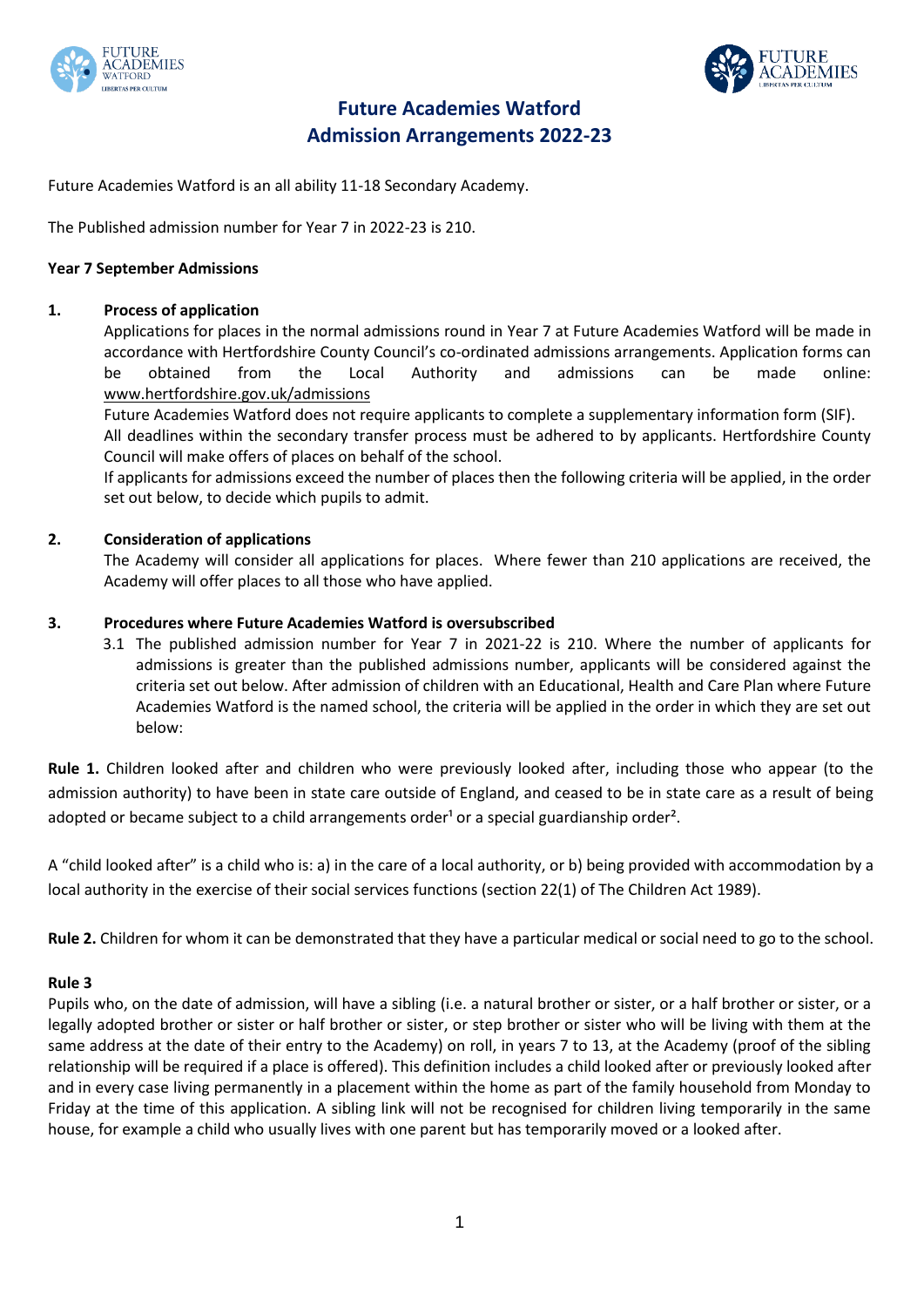



### **Rule 4**

Children of a parent/ Legal parent/ Legal Guardian employed to work at the Academy for two years or more at the time at which the application for admission to the school is made, or where the member of staff has been recruited to meet a demonstrable skills shortage. A parent means the mother, father, stepmother or stepfather of the child and in every case, living at the same permanent address as the child.

### **Rule 5**

The remaining places will be offered to pupils with the nearest distance measurement on the basis of proximity; i.e. pupils who live the nearest distance at the close of the Hertfordshire County Council (HCC) admission application date as designated by HCC's computerised mapping system.

The home to school distance measurement, for the purposes of admissions, is defined by HCC as "a 'straight line' distance measurement from the address point of the pupil's home to the address point of the school."

"*A 'straight line' distance measurement is used in all home to school distance measurements. Distances are measured using a computerised mapping system to two decimal places. The measurement is taken from the Address Base Premium address point of your child's house to the address point of the school. Address Base Premium data is a nationally recognised method of identifying the location of schools and Individualresidences".*

Parents who are applying under rule 5 will need to provide proof that the home address quoted is the permanent residence of the applicant: this proof should include either a photocopy of (custodial) parent's driver's licence, child benefit letter or utility bill. The school may check the authenticity of the address stated. Further proof of residence or other information may be requested and must be provided.

### **Explanatory notes and definitions**

The following definitions apply to terms used in the admissions criteria:

# **Rule 1: Children looked after and children who were looked after, but ceased to be so because they were**  adopted (or became subject to a child arrangements order<sup>1</sup> or a special guardianship order<sup>2</sup>)

Places are allocated to children in public care according to Chapter 7, Section 2 of the School Admissions (Admission Arrangements and Co-ordination of Admission Arrangements) (England) Regulations 2012.

These children will be prioritised under rule 1.

Highest priority will also be given to children who were previously looked after, including those looked after outside England, but ceased to be so because they were adopted, or became subject to a child arrangement order or a special guardianship order.

A "child looked after" is a child who is:

- a) in the care of a local authority, or
- b) being provided with accommodation by a local authority in the exercise of their social services functions (section 22(1) of The Children Act 1989)

All children adopted from care who are of compulsory school age are eligible for admission under rule 1.

Children in the process of being placed for adoption are classified by law as children looked after providing there is a Placement Order and the application would be prioritised under Rule 1.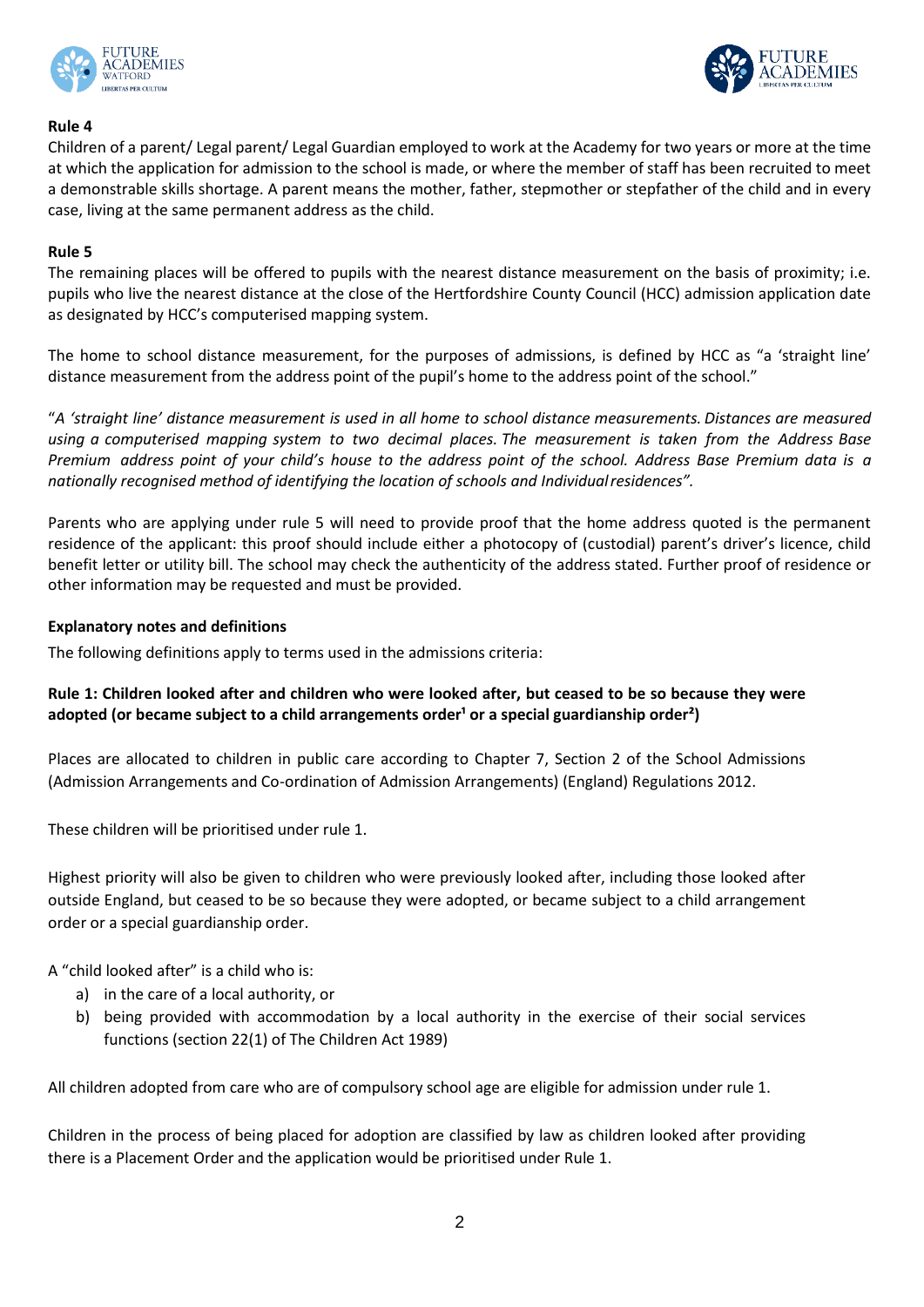



Children who were not "looked after" immediately before being adopted or made the subject of a child arrangement order or special guardianship order, will not be prioritised under rule 1. Applications made for these children, with suitable supporting professional evidence, can be considered under rule 2.

<sup>1</sup> Child arrangements order Under the provisions of the Children and Families Act 2014, which amended section 8 of the Children Act 1989, residence orders have now been replaced by child arrangements orders which settle the arrangements to be made as to the person with whom the child is to live.

² Special guardianship order Under 14A of The Children Act 1989, an order appointing one or more individuals to be a child's special guardian or guardians.

Children previously looked after abroad and subsequently adopted will be prioritised under Rule 1 if the child's previously looked status and adoption is confirmed by Hertfordshire's "Virtual School".

The child's previously looked status will be decided in accordance with the definition outlined in The Children & Social Work Act 2017:

- I. to have been in state care in a place outside England and Wales because he or she would not otherwise have been cared for adequately, and
- II. to have ceased to be in that state care as a result of being adopted.

A child is in "state care" if he or she is in the care of, or accommodated by –

- (a) a public authority,
- (b) a religious organisation, or
- (c) any other organisation the sole or main purpose of which is to benefit society.

**Rule 2:** Children for whom it can be demonstrated that they have a particular medical or social need to go to the school

Rule 2 applications will only be considered at the time of the initial application, unless there has been a significant and exceptional change of circumstances within the family since the initial application was submitted.

All schools in Hertfordshire have experience in dealing with children with diverse social and medical needs. However, in a few very exceptional cases, there are reasons why a child has to go to one specific school.

Few applications under Rule 2 are agreed.

All applications are considered individually but a successful application should include the following:

a) Specific recent professional evidence that justifies why only one school can meet a child's individual needs, and/or

b) Professional evidence that outlines exceptional family circumstances making clear why only one school can meet he child's needs.

c) If the requested school is not the nearest school to the child's home address clear reasons why the nearest school is not appropriate.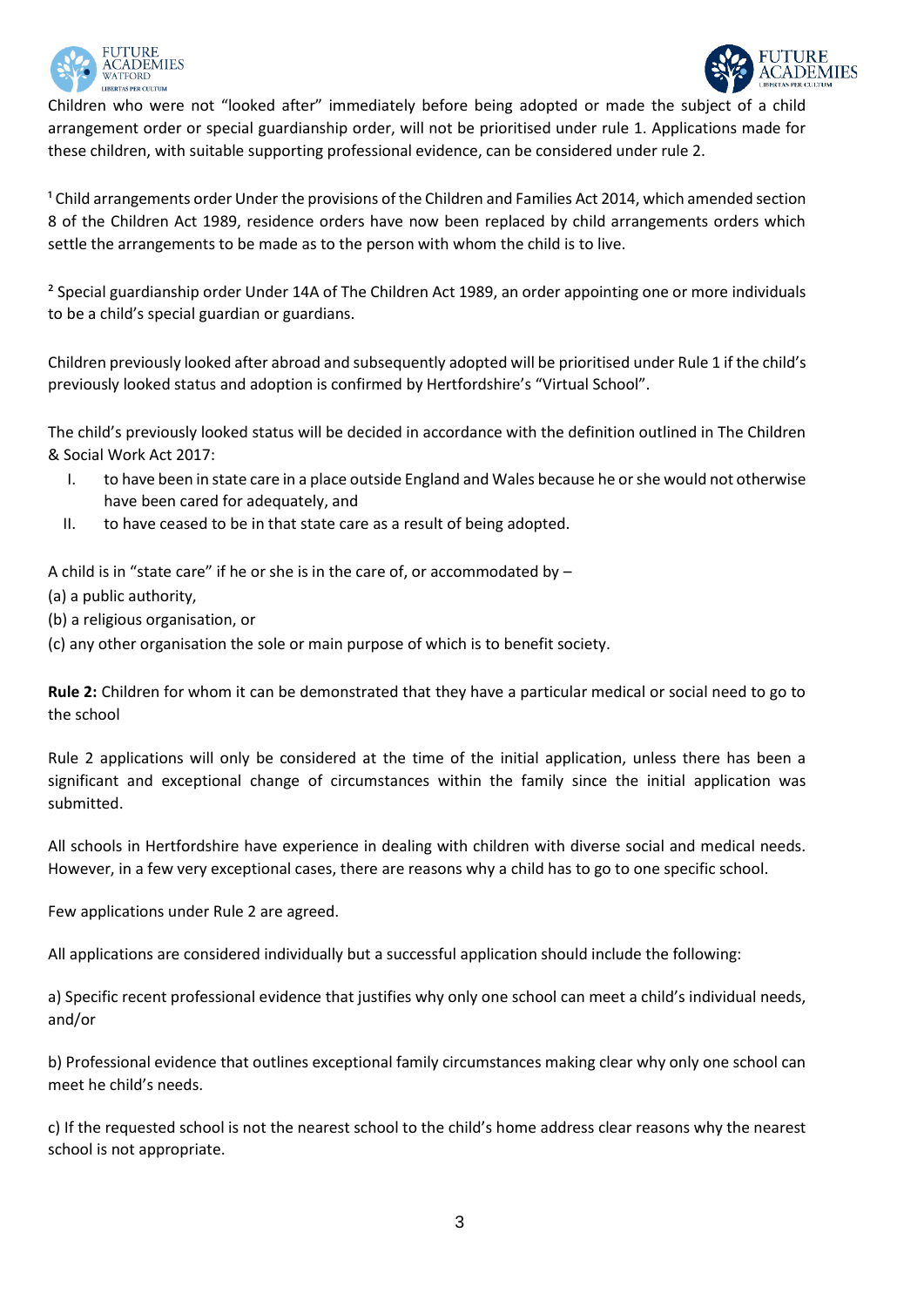



d) For medical cases – a clear explanation of why the child's severity of illness or disability makes attendance at only a specific school essential.

Evidence should make clear why only one school is appropriate. A Rule 2 application will generally not be upheld in cases where more than one school could meet the child's need.

In exceptional cases relating to a disability, where more than one school in the county can meet the child's specific needs, a clear and compelling case can be made for the "nearest" school with the relevant facilities, environment or location. You must clearly explain why attendance at the "nearest" school with these facilities is essential.

Applications under Rule 2 can only be considered when supported by a recent letter from a professional involved with the child or family, for example a doctor, psychologist or police officer. The supporting evidence needs to demonstrate why only one named school can meet the social/medical needs of the child.

Applications for children who were not "looked after" immediately before being adopted or made the subject of a child arrangement order or special guardianship order may be made under this rule.

Further details on the Rule 2 process can be found in the Rule 2 protocol: [Rule 2 Protocol \(hertfordshire.gov.uk\)](https://www.hertfordshire.gov.uk/media-library/documents/schools-and-education/admissions/rule-2-protocol.pdf)

# 3.2 **Tie Break**

3.2.1 **Siblings**

In the event of a tie break under the sibling criterion, random allocation will be used.

3.2.2 **Children of staff**

In the event of a tie break under the children of staff criterion, random allocation will be used.

3.2.3 **Distance**

In the event of a tie break under the distance criterion, random allocation will be used. Every child entered onto the HCC admissions database has an individual random number assigned, between 1 and 1 million, against each preference school. When there is a need for a final tie break the random number is used to allocate the place, with the lowest number given priority."

# 3.2.4 **Multiple Births**

Children from multiple births will be considered as individuals under the admissions criteria. In the event that the last available space is offered to one twin or child from a multiple birth, the other twin or sibling will be offered a place, taking the Academy over PAN. There will be no displacement to other children, however further offers will not be made from the continuing interest list until the number allocated drops below the original PAN.

# **4. Operation of Continuing Interest Lists**

Where Future Academies Watford receives more applicants for places than there are places available at secondary transfer, parents may decide to place their child on the continuing interest list. Until 31<sup>st</sup> December names will be ranked according to the above criteria. Those applicants who have been unsuccessful in obtaining a place for the start of Year 7 are offered the right to appeal in the summer of Year 6.

Those who are unsuccessful or who do not appeal may request to be placed on the continuing interest list. The continuing interest list will be maintained until the applicant reaches the end of the first half term of the Autumn Term in Year 10.

# **5. In-Year Admissions**

5.1 The Academy is not part of the Local Authority co-ordinated scheme for In-Year admissions. Those parents who wish to be considered for a place in any year group must contact the Admissions department at the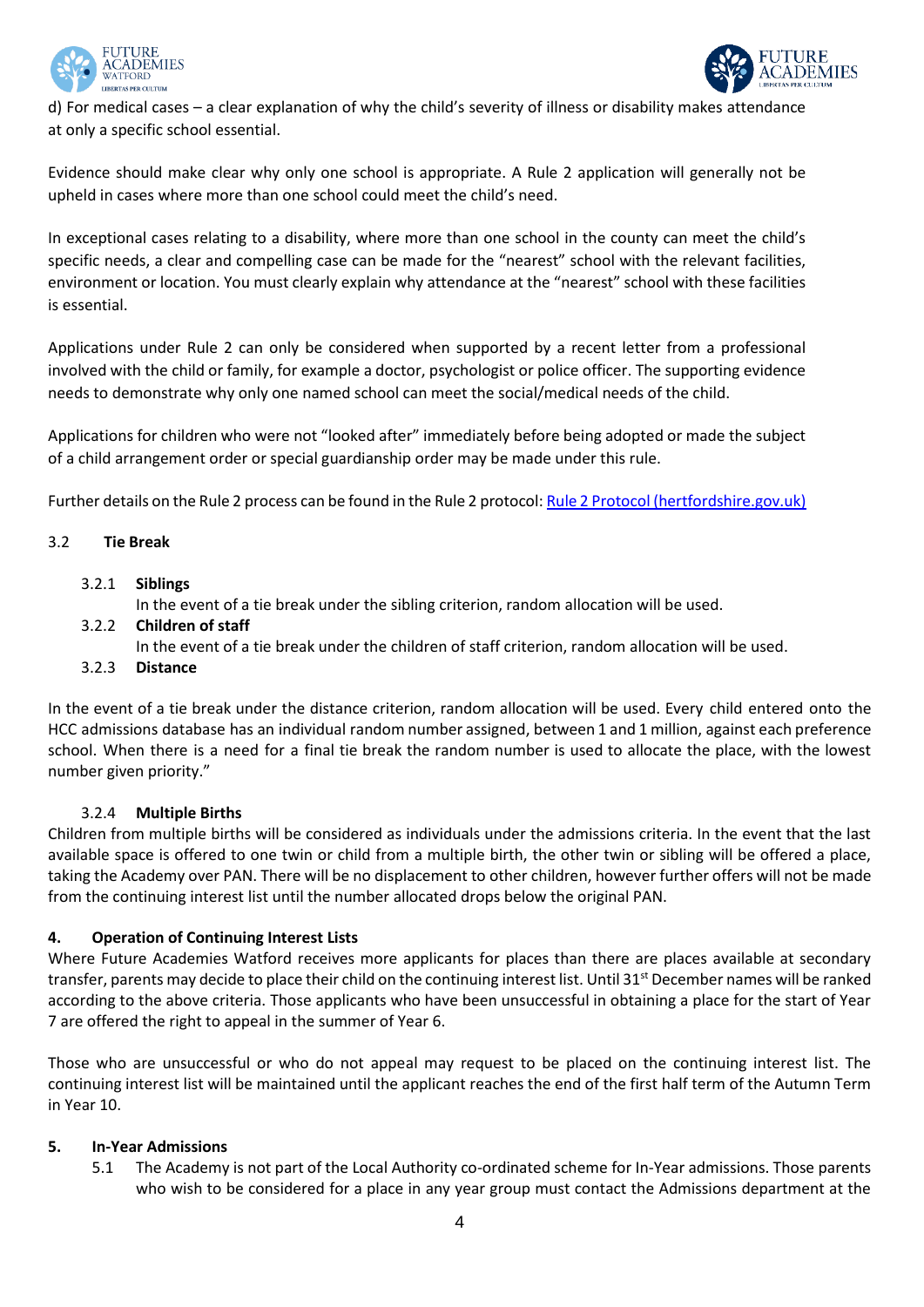



Academy to request an application form, or download from the website.

- 5.2 Where no place exists, parents will be advised of their right to appeal.
- 5.3 The Academy operates a continuing interest list. This list will be maintained until the applicant reaches the end of the first half of the Autumn Term in Year 10.
- 5.4 Criteria
	- 5.4.1 Children looked after and children who were previously looked after, including those who appear (to the admission authority) to have been in state care outside of England, and ceased to be in state care as a result of being adopted or became subject to a child arrangements order<sup>1</sup> or a special guardianship order<sup>2</sup>.
	- 5.4.2 Children of UK Services personnel (UK Armed Forces). The Academy will allocate a place in advance of the family arriving in the area provided the application is accompanied by an official letter that declares a relocation and a Unit postal address or quartering area.
	- 5.4.3 Those who have moved into the area within the last 90 calendar days and are without a school place or an offer of a school place. Confirmation will be required from the child's previous school.
	- 5.4.4 Those who have a current sibling at the Academy (i.e. a natural brother or sister, or a half brother or sister, or a legally adopted brother or sister or half brother or sister, or step brother or sister who will be living with them at the same address at the date of their entry to the Academy) on the roll of the Academy (proof of the sibling relationship will be required if a place is offered).
	- 5.4.5 The remaining places will be offered to pupils with the nearest distance measurement on the basis of proximity; i.e. pupils who live the nearest distance at the close of the Hertfordshire County Council (HCC) applications date as designated by the HCC's computerised mapping system.

The home to school distance measurement, for the purposes of admissions, is defined by HCC as "a 'straight line' distance measurement from the address point of the pupil's home to the address point of the school".

- 5.5 In addition to the above criteria the Academy complies with all elements of the School Admissions Code including admitting children who have an Education, Health and Care Plan, where Future Academies Watford is the named school; who are currently, or have previously been in the care of the local authority; and pupils under the Local Authority's 'Fair Access protocol'. In these cases pupils will not need to wait until a place becomes available but will be admitted immediately even if this causes the Academy to exceed its published admission number in a particular year group. The Schools Admissions Code should be consulted for full details of rights and responsibilities with regard to In-Year Admissions.
- 5.6 In year application forms can be found on the school website or collected from the school's reception.

# **6**. **Children out of year**

The school's policy is for children to be educated within their correct chronological year group, with the curriculum differentiated as necessary to meet the needs of individual children. This is in line with Dfe guidance which states that "in general, children should be educated in their normal age group".

If parents/ carers believe their child (ren) should be educated in a different year group they should, at the time of application, submit supporting evidence from relevant professionals working with the child and family stating why the child must be placed outside their normal age appropriate cohort. DfE guidance makes clear that "it is reasonable for admission authorities to expect parents to provide them with information in support of their request-since without it they are unlikely to be able to make a decision on the basis of the circumstances of the case".

The schools Academy trust, as the relevant admission authority, will decide whether the application will be accepted on the basis of the information submitted. This decision will be based upon the circumstances of each case including the view of parents, the Principal, the child's social academic and emotional development and whether the child has been previously educated out of year group. There is no guarantee that an application will be accepted on this basis. If the application is not accepted this does not constitute a refusal of a place and there is no right to an independent statutory appeal. Similarly there is no right of appeal for a place in a specific year group at a school. The internal management and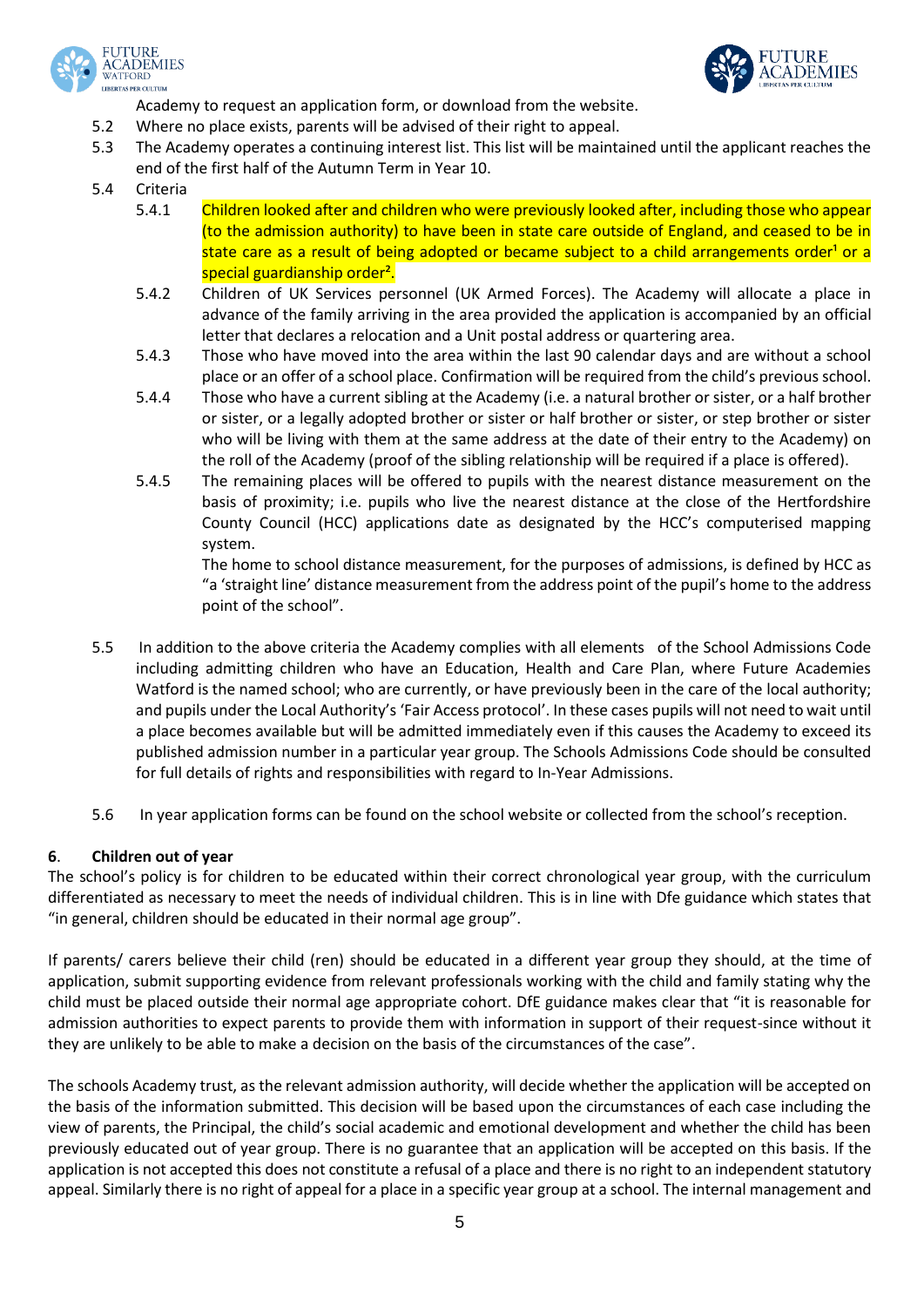



organisation of a school, including the placement of pupils in classes, is a matter for the Principal and senior leadership of the school.

# **7. Process of Application for the Academy Sixth Form**

Applications for Sixth Form must be made direct to the Academy, using the application form available in the Sixth Form prospectus or on the Academy website, by the published closing date.

All students wishing to continue into the Sixth Form from Year 11 are required to complete a Sixth Form Options form and return it to the Head of Sixth Form by the published closing date.

- 7.1 Children looked after and children who were previously looked after, including those who appear (to the admission authority) to have been in state care outside of England, and ceased to be in state care as a result of being adopted or became subject to a child arrangements order<sup>1</sup> or a special guardianship order<sup>2</sup>.
- 7.2 Students applying to enter the Sixth form require the below GCSE marks: **Blue Path Way**: average points score 5.5 plus 5 9-5 grades including 5 in English and Maths. Individual subject criteria will apply. **Purple Path Way**: average point score 4.0-5.5 plus 5 9-4 grades including 4 in English and Maths Individual subject criteria will apply **Green Path Way**: average pint score 3.5-4.0 plus 5 4-3 grades
- 7.3 The annual sixth form admissions number for external students is 50.
- 7.4 A statement of the applicants predicted grades will be requested from the Principal of their school. Applicants are placed in rank order on the basis of their top six full –course GCSE grades. Conditional offers are made on predicted grades and a school reference and then students are ranked highest and on the basis of space in each A level subject pathway. Students who have applied to join Year 12 are ranked by GCSE point score following the publication of public examination results.
- 7.5 Application forms can be downloaded from the school website or collected from the school reception.

# 7.6 **Tie Break**

Where two or more students have equal priority having applied all criteria, places will be allocated by distance with those living closest to the school being accorded the highest priority. The final tie break will be by random allocation. Every student entered onto the HCC admissions database has an individual random number assigned between 1 and 1 million, where there is a need for a final tiebreak the random number is used to allocate the place, with the lowest number given priority.

7.7 After registration day in September 2020, where there are still vacancies in subjects, the Head of Sixth form will receive any further applications from new candidates or from those who have applied and not received an offer at that point.

# **Parents have the right of appeal against Non–Admission to the school.**

Future Academies Watford will write to you with the outcome of your application and if you have been unsuccessful, the County Council will write to you with registration details to enable you to login and appeal online at: <http://www.hertfordshire.gov.uk/schoolappeals>

Out of county residents and paper applicants should call the Customer Service Centre on 0300 123 4043 to request their registration details and log into [www.hertfordshire.gov.uk/schoolappeals](http://www.hertfordshire.gov.uk/schoolappeals) and click on the link "log into the appeals system".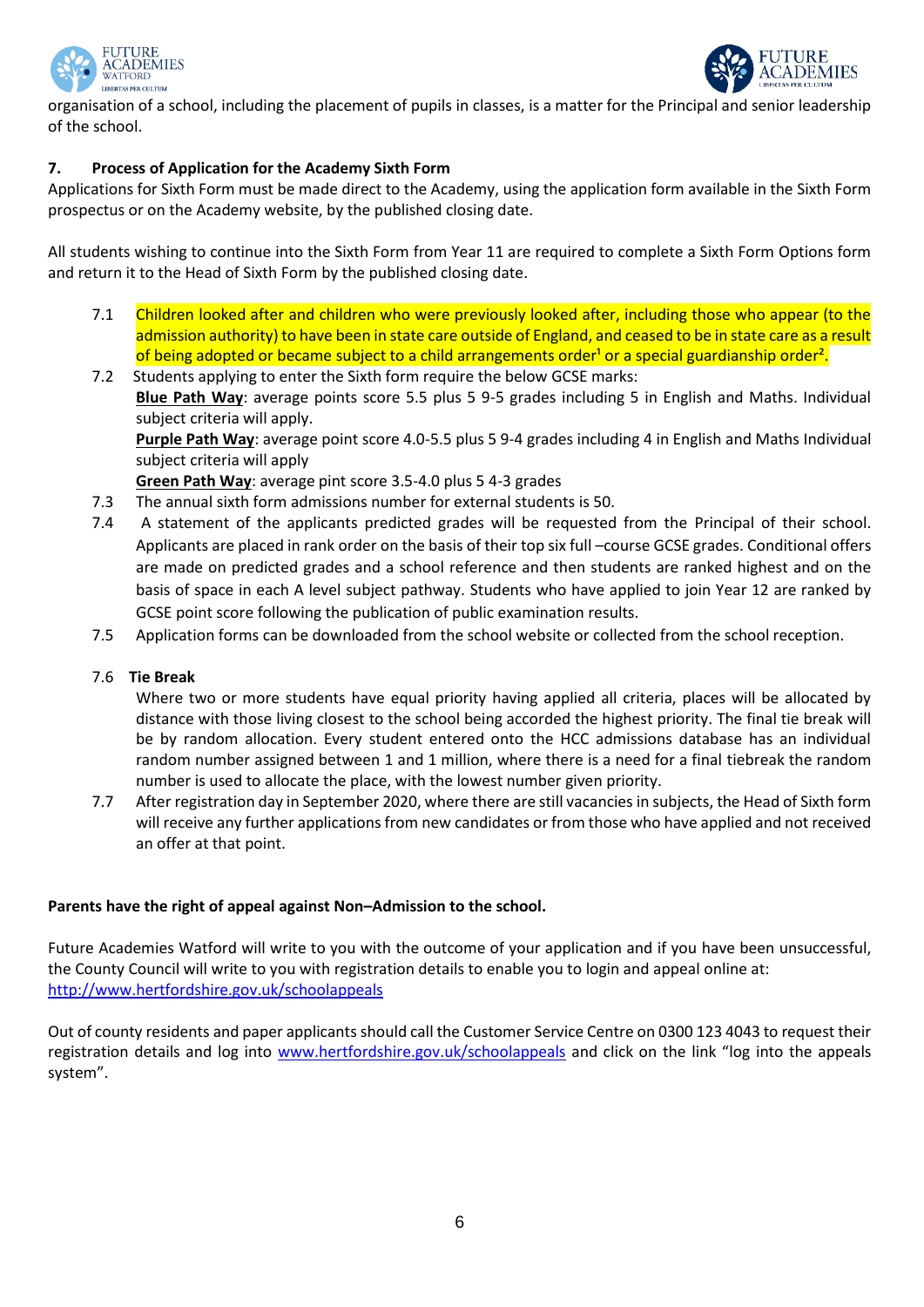



# **SIXTH FORM REGISTRATION OF INTEREST FORM 2022-23**

| Name:                                   |                                  |                                                                                            |                                                  |
|-----------------------------------------|----------------------------------|--------------------------------------------------------------------------------------------|--------------------------------------------------|
| <b>Address:</b>                         |                                  |                                                                                            |                                                  |
| <b>Contact Number:</b>                  |                                  |                                                                                            |                                                  |
| Email:                                  |                                  |                                                                                            |                                                  |
| <b>Previous School and contact</b>      |                                  |                                                                                            |                                                  |
| details:                                |                                  |                                                                                            |                                                  |
|                                         |                                  |                                                                                            |                                                  |
|                                         |                                  | A Levels & Level 3 Qualifications - Students must choose 3 subjects from separate columns. |                                                  |
| <b>Facilitating A Level</b><br>subjects | <b>A Levels</b>                  | <b>BTECs and Level 3</b><br><b>Qualifications</b>                                          | <b>Optional 1 Year</b><br><b>Level 3 courses</b> |
| Biology                                 | Art                              | <b>Health &amp; Social Care</b>                                                            | <b>Extended Project</b>                          |
| Chemistry                               | <b>Government &amp; Politics</b> | <b>BTEC Extended Certificate</b>                                                           | Qualification (EPQ)                              |
| English Literature                      | <b>Media Studies</b>             | Criminology                                                                                | <b>Core Mathematics</b>                          |
| French                                  | <b>Product Design</b>            | Level 3 Diploma                                                                            |                                                  |
| <b>Further Mathematics</b>              | Psychology                       | Forensic Science and                                                                       |                                                  |
| Geography                               | Sociology                        | <b>Criminal Investigation</b><br>BTEC.                                                     |                                                  |
| History                                 |                                  |                                                                                            |                                                  |
| <b>Mathematics</b>                      |                                  |                                                                                            |                                                  |
| Physics                                 |                                  |                                                                                            |                                                  |
|                                         |                                  |                                                                                            |                                                  |
|                                         |                                  | <b>Vocational</b>                                                                          |                                                  |
| <b>Business Studies</b>                 |                                  | Plus GCSE English Language and/or Maths retakes as                                         |                                                  |
| Plus one A-level from Block Y or Z      |                                  | appropriate                                                                                |                                                  |

| <b>GCSE Subjects achieved</b> | Grade |
|-------------------------------|-------|
|                               |       |
|                               |       |
|                               |       |
|                               |       |
|                               |       |
|                               |       |
|                               |       |
|                               |       |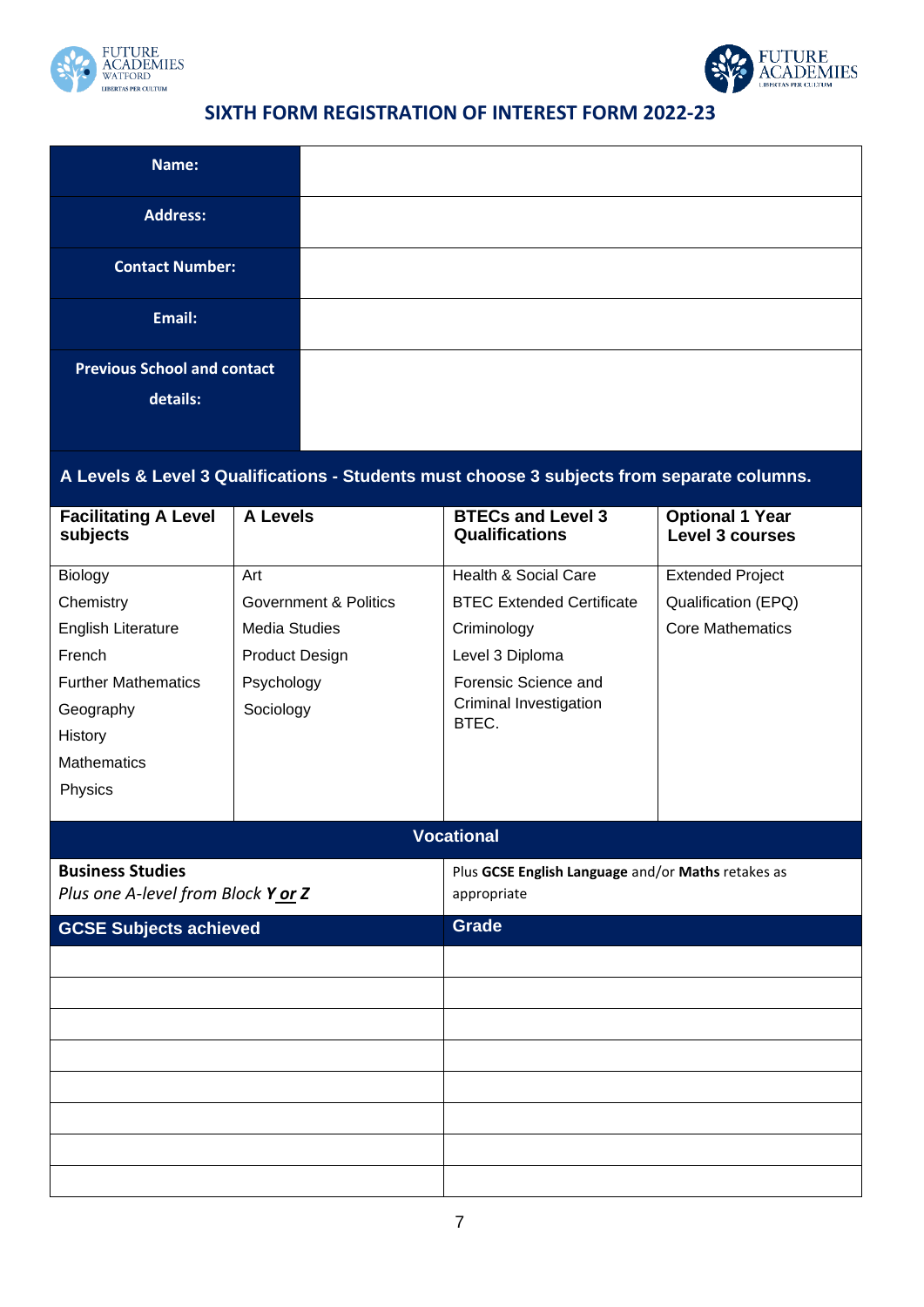



# **A Level / Level 3 Qualification**

*Only select ONE subject from separate option blocks*

**Subject ONE:**

**Subject TWO**

**Subject THREE**

**OR**

| A Level / Level 3 Qualification<br>Only select ONE subject from separate option blocks                                                                                  |                                                                                                                                                                                                                                                                                                    |  |
|-------------------------------------------------------------------------------------------------------------------------------------------------------------------------|----------------------------------------------------------------------------------------------------------------------------------------------------------------------------------------------------------------------------------------------------------------------------------------------------|--|
| <b>Vocational</b>                                                                                                                                                       | A Level / Level 3                                                                                                                                                                                                                                                                                  |  |
|                                                                                                                                                                         |                                                                                                                                                                                                                                                                                                    |  |
| <b>DECLARATION</b>                                                                                                                                                      |                                                                                                                                                                                                                                                                                                    |  |
| <b>DECLARATION AND SIGNATURE OF PARENT / GUARDIAN</b>                                                                                                                   |                                                                                                                                                                                                                                                                                                    |  |
| and/or withdraw the offer of a place, and 2) I/We undertake to notify the academy if any of this<br>information changes before any offer of a place is made.            | I/we confirm that: 1) To the best of my/our knowledge, all of the information given above is correct, and I<br>understand that should I have provided any false information the academy may reject this application                                                                                |  |
| I certify that I am the person with parental responsibility for the child named above and that the<br>information given is true to the best of my knowledge and belief. |                                                                                                                                                                                                                                                                                                    |  |
| Name of Parent/Guardian (please delete as<br>appropriate):                                                                                                              |                                                                                                                                                                                                                                                                                                    |  |
| <b>Date</b>                                                                                                                                                             |                                                                                                                                                                                                                                                                                                    |  |
| these records and the information contained therein will be subject to the provision of the Data Protection Act 1998.                                                   | The information provided on this form is subject to the Data Protection Act 1998. The information provided is for use by the school and the Local<br>Authority. It may also be disclosed to the Governing Body. Information gathered on this form will be held on computer records. Maintenance of |  |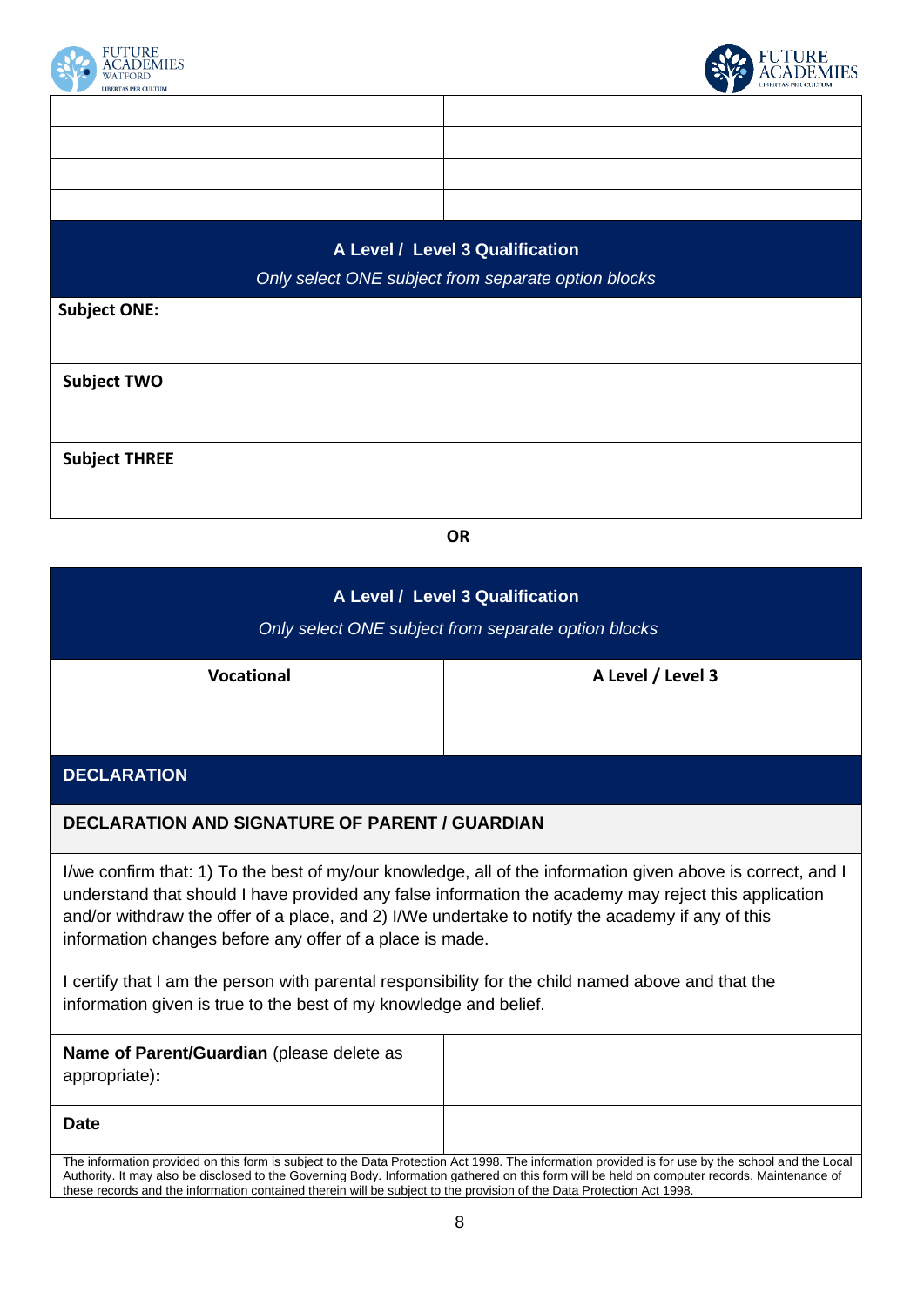



# **Future Academies Watford**

# **IN YEAR ADMISSION APPLICATION**

# **Horseshoe Lane, Garston Watford, Herts, WD25 7HW**

If you are seeking a place for your child at Future Academies Watford you should complete this application form and return it to the Admissions Manager at the Academy.

**Please complete this form using black ink and CAPITAL LETTERS**. You must include recent copies (less than 3 months old) of two forms of proof of address, one of which must be a council tax bill, utility bill, solicitor's letter showing completion date or a signed tenancy agreement.

Your child's home address at the date of application is important in deciding whether or not a place can be offered if the academy is oversubscribed. The academy reserves the right to reject an application and/or withdraw an offer of a place should it be established that false information has been given.

|    | 1. Child's Surname:                                                                                                       |         |               |
|----|---------------------------------------------------------------------------------------------------------------------------|---------|---------------|
|    | First Name(s):                                                                                                            |         |               |
|    |                                                                                                                           | Gender: | Male / Female |
|    | 3. Permanent home address:<br>(If parents are separated/divorced please give addresses of both parents, see Item 5 below) |         |               |
|    |                                                                                                                           |         |               |
|    | 4. Full name(s) of parent or legal guardian (at the permanent home address) (Mr /<br>Mrs / Miss)                          |         |               |
|    |                                                                                                                           |         |               |
|    |                                                                                                                           |         |               |
|    |                                                                                                                           |         |               |
|    |                                                                                                                           |         |               |
|    | (Please state which parent this number relates to)                                                                        |         |               |
|    |                                                                                                                           |         |               |
| 7. |                                                                                                                           |         |               |
| 8. | Are you moving house?<br><b>YES / NO</b>                                                                                  |         |               |
|    |                                                                                                                           |         |               |
|    |                                                                                                                           |         |               |
|    | $\sim$                                                                                                                    |         |               |